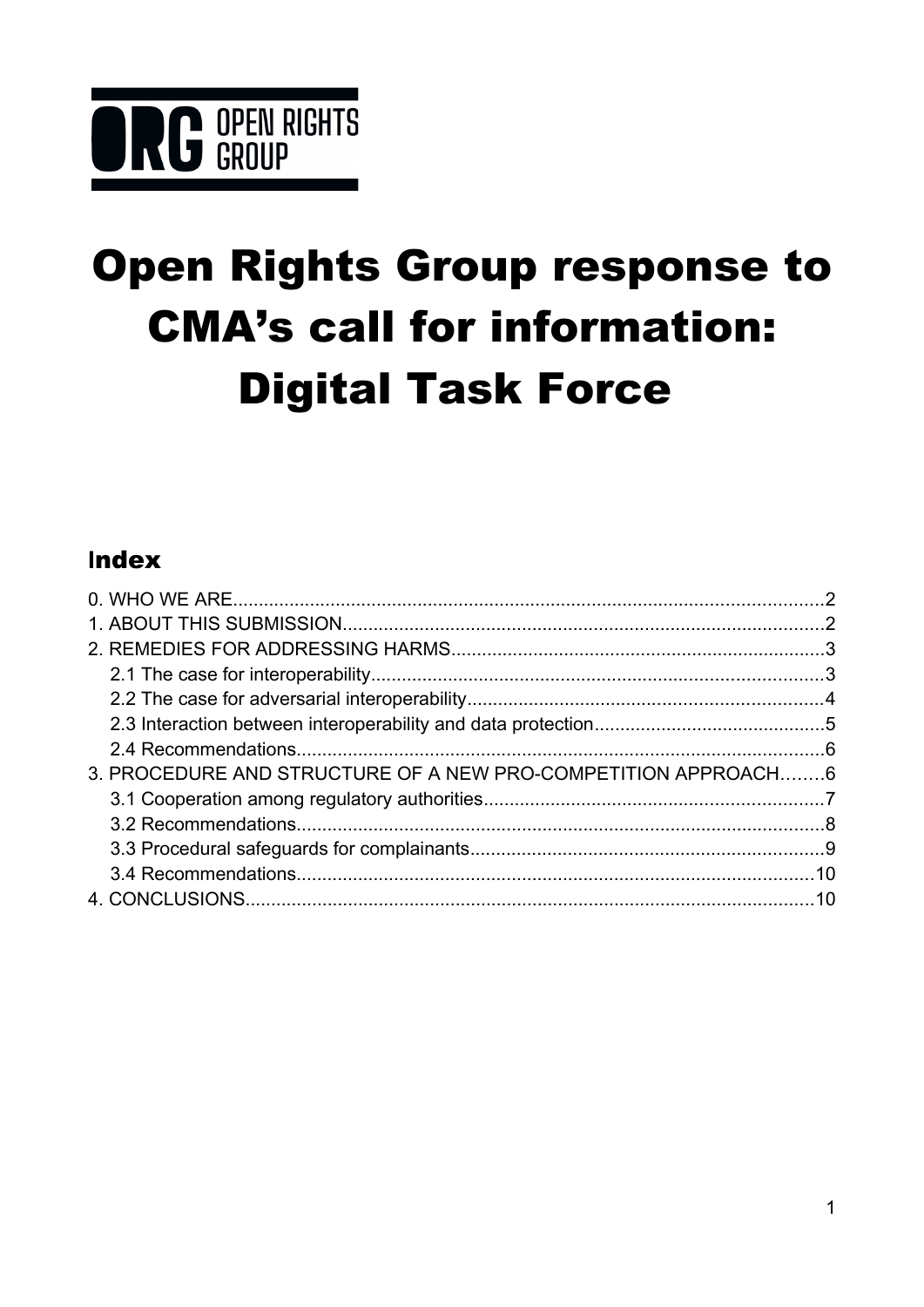#### <span id="page-1-1"></span>0. WHO WE ARE

**Open Rights Group (ORG)** is a UK-based digital campaigning organisation working to protect fundamental rights to privacy and free speech online. With over 3,000 active supporters, we are a grassroots organisation with local groups across the UK. We have worked on GDPR and other issues such as data retention, and were a party in the Watson case at the CJEU. Our current focus includes the free expression impacts of content moderation and 'online harms' regulatory proposals, alongside surveillance and encryption policy, the use of personal data in the COVID-19 pandemic, data protection enforcement, online advertising and the use of personal data by political parties. We are a member of European Digital Rights (EDRi).

#### <span id="page-1-0"></span>1. ABOUT THIS SUBMISSION

We welcome the opportunity to contribute to the call for evidence launched by the Competition and Markets Authority (CMA), concerning the establishment of a new procompetition regime for digital markets. In this submission, we:

- Discuss the proposals we read in the CMA online platforms and digital advertising market study. In particular, we explain why limiting interoperability to access and cross-posting functionalities does not go far enough, and would miss the objective of opening digital markets to competition.
- Stocktake our experience with complaints that involved the cooperation among a number of Regulatory Authorities. In particular, we explain why these experiences are important to inform the procedural aspects of the new pro-competition approach, and which solutions could be implemented to ensure that cases are timely dealt with.

In doing so, this submission answers to Question 8 and Question 11 of the Digital Markets Taskforce call for information. Open Rights Group does not consider any of the contents of this submission as confidential, and we are available for any follow up concerning this submission.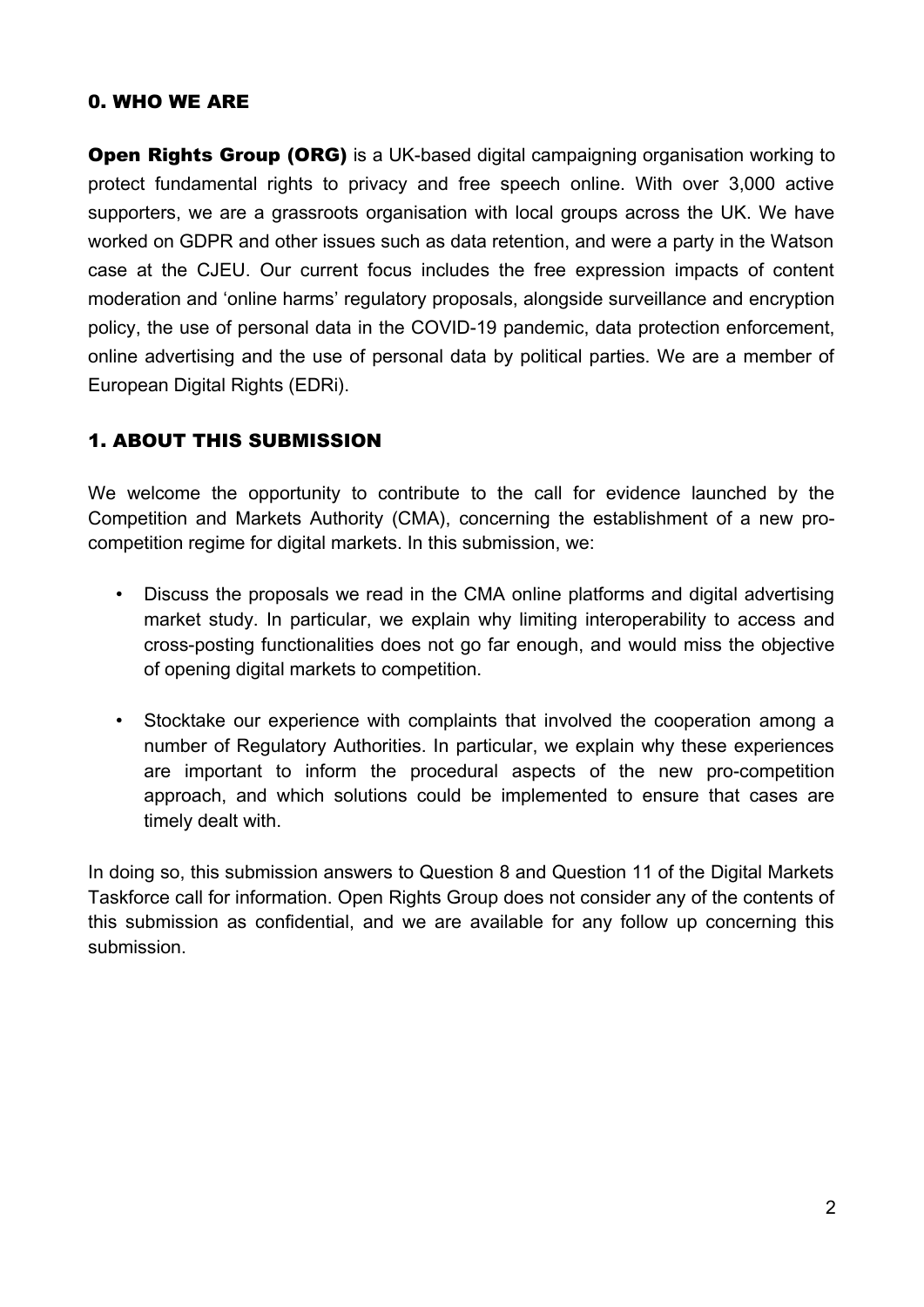#### <span id="page-2-1"></span>2. REMEDIES FOR ADDRESSING HARMS

### Question 8: What are the most beneficial uses to which remedies involving data access and data interoperability could be put in digital markets? How do we ensure these remedies can effectively promote competition whilst respecting data protection and privacy rights?

While endorsing some forms of interoperability, the CMA does not recommend the implementation of content interoperability<sup>[1](#page-2-2)</sup> (i.e. the ability to view and engage with contents hosted on other platforms and services), thus accepting the view that "such an intervention would dampen incentives to invest and innovate".<sup>[2](#page-2-3)</sup> However this view is fundamentally flawed and, if accepted, would seriously undermine the functioning of a pro-competition regulatory regime for online platforms.

In the following paragraphs we cover why interoperability has defined computing and its potential to innovate. Later on, we move to seeing how existing digital monopolies are impairing users and companies abilities to interoperate with their services. Finally, we argue that interoperability does not come at the expenses of users' privacy, provided that proper enforcement of data protection law is ensured.

#### <span id="page-2-0"></span>2.1 The case for interoperability

Interoperability and standardisation have always been the fundamental driver for innovation in the ICT sector, if not the very foundation of modern computing: in the 70s, manufacturers' ability to produce "IBM clones" unlocked the computer revolution,<sup>[3](#page-2-4)</sup> by allowing computer companies to sell devices that could run the same software an IBM computer was running. In the 90s, standards such as HTTP, TCP/IP, TLS, HTML and emails allowed (and still allow) billions of machines to connect to the Internet and interact with one another,<sup>[4](#page-2-5)</sup> setting the stage for the exponential growth the Internet economy has experienced. In 2000s, the social media sector made no exception: for instance, Facebook

<span id="page-2-2"></span><sup>1</sup> CMA, *Market study and final report: online platforms and digital advertising*. p. 373 §8.66

<span id="page-2-3"></span><sup>2</sup> Ibid, §8.65

<span id="page-2-4"></span><sup>3</sup> EFF, *'IBM PC Compatible': How Adversarial Interoperability Saved PCs From Monopolization.* Retrieved at: [https://www.eff.org/deeplinks/2019/08/ibm-pc-compatible-how-adversarial-interoperability-saved-pcs](https://www.eff.org/deeplinks/2019/08/ibm-pc-compatible-how-adversarial-interoperability-saved-pcs-monopolization)[monopolization](https://www.eff.org/deeplinks/2019/08/ibm-pc-compatible-how-adversarial-interoperability-saved-pcs-monopolization)

<span id="page-2-5"></span><sup>4</sup> Internet Society, Policy Brief: Open Internet Standards. Retrieved at: <https://www.internetsociety.org/policybriefs/openstandards/>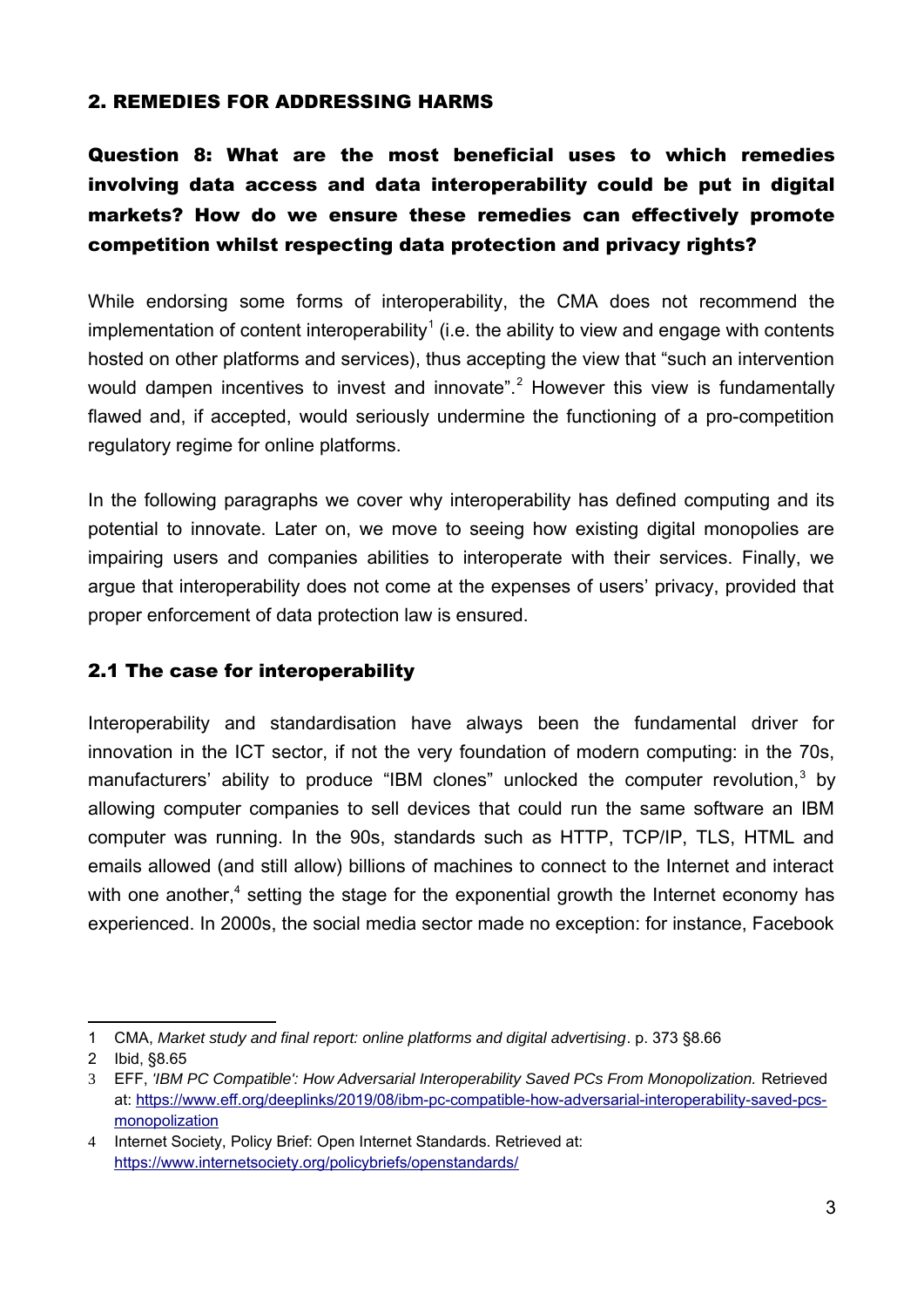could emerge and succeed thanks to a tool they developed, which allowed their users to view and engage with Myspace users.<sup>[5](#page-3-1)</sup>

Without content interoperability Facebook would have faced an overwhelming network effect resulting from Myspace large user base.<sup>[6](#page-3-2)</sup> In turn, this would have prevented them to compete with Myspace based on their ability to innovate and provide a better product. This example exposes the fundamental incompatibility between the view that interoperability would "dampen innovation" with the reality of digital markets: in the words of the developer of a popular social media platform, "People would use a social network based on smoke signals if everybody else was using it".<sup>[7](#page-3-3)</sup> Allowing users of one platform to interoperate with users in another one is, thus, the only way to ensure that market players can compete on merit, functionality and innovation, rather than on users' inertia.

#### <span id="page-3-0"></span>2.2 The case for adversarial interoperability

Online platforms have shown they are determined to negate the same opportunity that allowed them to emerge and thrive in the first place, with Facebook providing another, iconic example. When facing the competition of an emerging social media (Vine), Facebook reacted by degrading the interoperability of their own APIs. $8$  In other instances, Facebook resorted to legal means to prevent emerging competitors from interoperating with their service<sup>[9](#page-3-5)</sup> — preventing them to do the same thing that allowed Facebook to interoperate with Myspace.

It follows that, while mandated interoperability is undoubtedly a fundamental step in countering digital monopolies, limiting competitors' ability to interoperate with incumbents under the terms of the latter would expose them to significant risks, such as disruptive

<span id="page-3-1"></span><sup>5</sup> "Adversarial interoperability converts market dominance from an unassailable asset to a liability. Once Facebook could give new users the ability to stay in touch with MySpace friends, then every message those Facebook users sent back to MySpace—with a footer advertising Facebook's superiority—became a recruiting tool for more Facebook users." From: [https://www.eff.org/it/deeplinks/2019/06/adversarial](https://www.eff.org/it/deeplinks/2019/06/adversarial-interoperability-reviving-elegant-weapon-more-civilized-age-slay)[interoperability-reviving-elegant-weapon-more-civilized-age-slay](https://www.eff.org/it/deeplinks/2019/06/adversarial-interoperability-reviving-elegant-weapon-more-civilized-age-slay)

<span id="page-3-2"></span><sup>6</sup> EFF, *SAMBA versus SMB: Adversarial Interoperability is Judo for Network Effects*. Retrieved at: [https://www.eff.org/it/deeplinks/2019/07/samba-versus-smb-adversarial-interoperability-judo-network](https://www.eff.org/it/deeplinks/2019/07/samba-versus-smb-adversarial-interoperability-judo-network-effects)[effects](https://www.eff.org/it/deeplinks/2019/07/samba-versus-smb-adversarial-interoperability-judo-network-effects)

<span id="page-3-3"></span><sup>7</sup> Sean Tilley, *One Mammoth of a Job: An Interview with Eugen Rochko of Mastodon*. Source: [https://medium.com/we-distribute/one-mammoth-of-a-job-an-interview-with-eugen-rochko-of-mastodon-](https://medium.com/we-distribute/one-mammoth-of-a-job-an-interview-with-eugen-rochko-of-mastodon-23b159d6796a)[23b159d6796a](https://medium.com/we-distribute/one-mammoth-of-a-job-an-interview-with-eugen-rochko-of-mastodon-23b159d6796a)

<span id="page-3-4"></span><sup>8</sup> Wired, *Facebook Gets Passive-Aggressive About Blocking Vine*. Source: <https://www.wired.com/2013/01/facebook-vine-policy/>

<span id="page-3-5"></span><sup>9</sup> EFF, *Facebook v. Power Ventures*. Source:<https://www.eff.org/cases/facebook-v-power-ventures>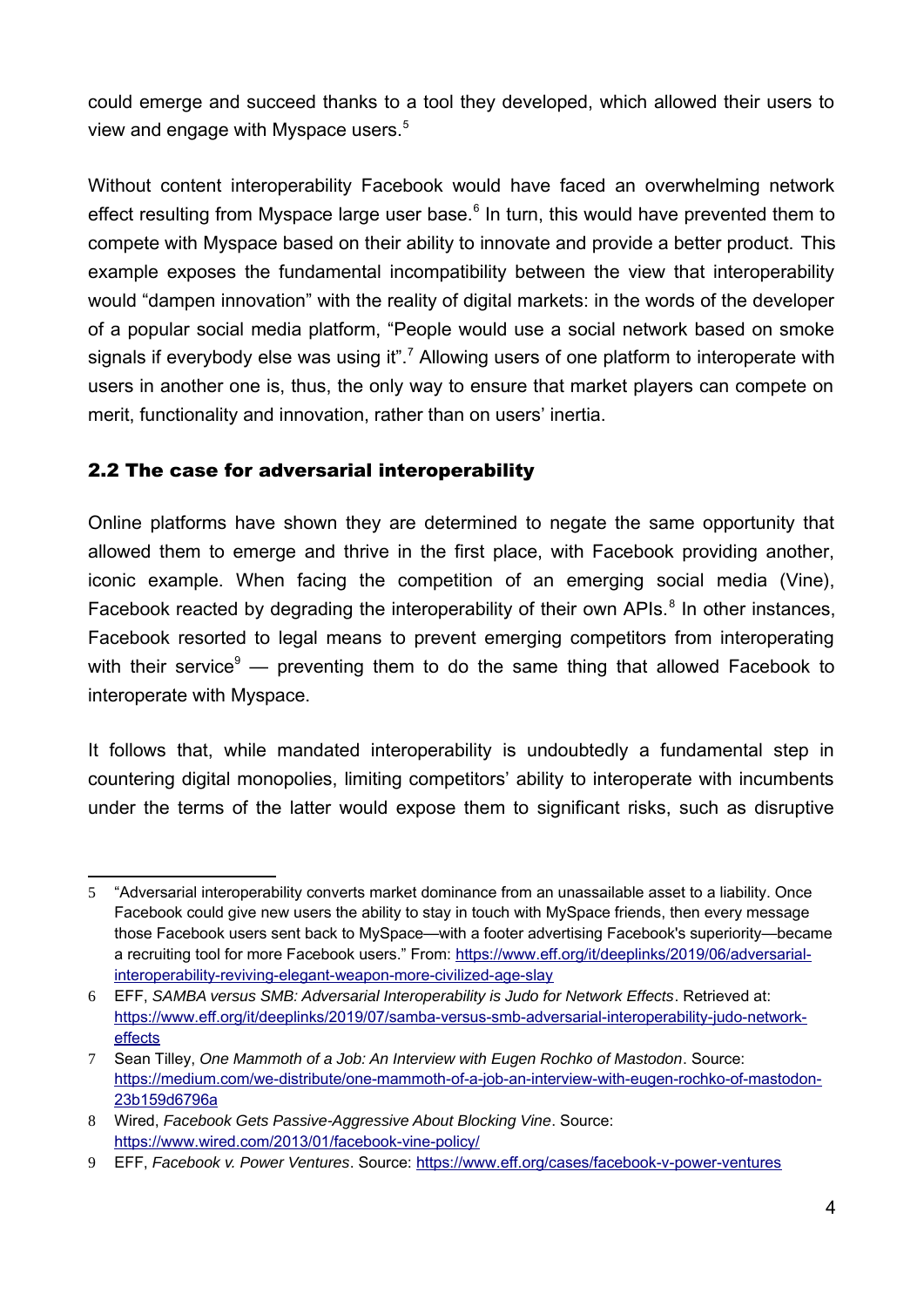changes in the APIs and degraded quality of standards.<sup>[10](#page-4-1)</sup> This threat could be partially addressed in the code of conduct, by imposing a duty of fair play on incumbent platforms when managing or introducing changes to their APIs, standards, or the way their platform interacts with other services.

Furthermore, a new pro-competition framework should ensure that competitors can rely on adversarial interoperability<sup>[11](#page-4-2)</sup> (i.e. they can interact in ways which are not meant or authorised by the companies who own the platform). This in particular could be promoted by obliging digital platforms not to unduly constrain adversarial interoperability, for instance by imposing unfair terms of service or abusing legal provisions (such as copyright or cybersecurity laws). We intend "abuse" as leveraging on legal provisions to discourage competitive behaviours which, for instance, do not infringe the right of the rights holder, or do not violate or endanger the security of an IT system.<sup>[12](#page-4-3)</sup>

#### <span id="page-4-0"></span>2.3 Interaction between interoperability and data protection

We do not foresee any of these measures turning into a privacy or data protection issue. Interoperability is a technical feature, and does not in itself allow competing platforms to use these data according to their own volition. In particular, the GDPR already provides that personal data must be processed according to a suitable legal basis, and not further processed for other purposes than the one this data was collected for. Further clarity could be provided by releasing a dedicated code of practice, which would be outlining duties and practices which services must comply with in order to plug into third-party services.

Finally, whilst we acknowledged that there are gaps in the enforcement of data protection laws, we find in this a reason to ensure strict and punctual enforcement of regulatory standards. On top of that, consumers are increasingly aware about data protection.<sup>[13](#page-4-4)</sup> It follows that, within a competitive market, platforms will likely increase their privacy standards in order to attract new users, or avoid loosing existing ones.

<span id="page-4-1"></span><sup>10</sup> Stratechery, *Portability and Interoperability*. Source: [https://stratechery.com/2019/portability-and](https://stratechery.com/2019/portability-and-interoperability/)[interoperability/](https://stratechery.com/2019/portability-and-interoperability/)

<span id="page-4-2"></span><sup>11</sup> EFF, *Adversarial Interoperability*. Retrieved at: [https://www.eff.org/it/deeplinks/2019/10/adversarial](https://www.eff.org/it/deeplinks/2019/10/adversarial-interoperability)[interoperability](https://www.eff.org/it/deeplinks/2019/10/adversarial-interoperability)

<span id="page-4-3"></span><sup>12</sup> EFF, *A Cycle of Renewal, Broken: How Big Tech and Big Media Abuse Copyright Law to Slay Competition*. Retrieved at: [https://www.eff.org/it/deeplinks/2019/08/cycle-renewal-broken-how-big-tech](https://www.eff.org/it/deeplinks/2019/08/cycle-renewal-broken-how-big-tech-and-big-media-abuse-copyright-law-slay)[and-big-media-abuse-copyright-law-slay](https://www.eff.org/it/deeplinks/2019/08/cycle-renewal-broken-how-big-tech-and-big-media-abuse-copyright-law-slay)

<span id="page-4-4"></span><sup>13</sup> European Union Agency about Fundamental Rights, *Your Rights Matter: Data Protection and Privacy fundamental rights survey*. Retrieved at: [https://fra.europa.eu/sites/default/files/fra\\_uploads/fra-2020](https://fra.europa.eu/sites/default/files/fra_uploads/fra-2020-fundamental-rights-survey-data-protection-privacy_en.pdf) [fundamental-rights-survey-data-protection-privacy\\_en.pdf](https://fra.europa.eu/sites/default/files/fra_uploads/fra-2020-fundamental-rights-survey-data-protection-privacy_en.pdf)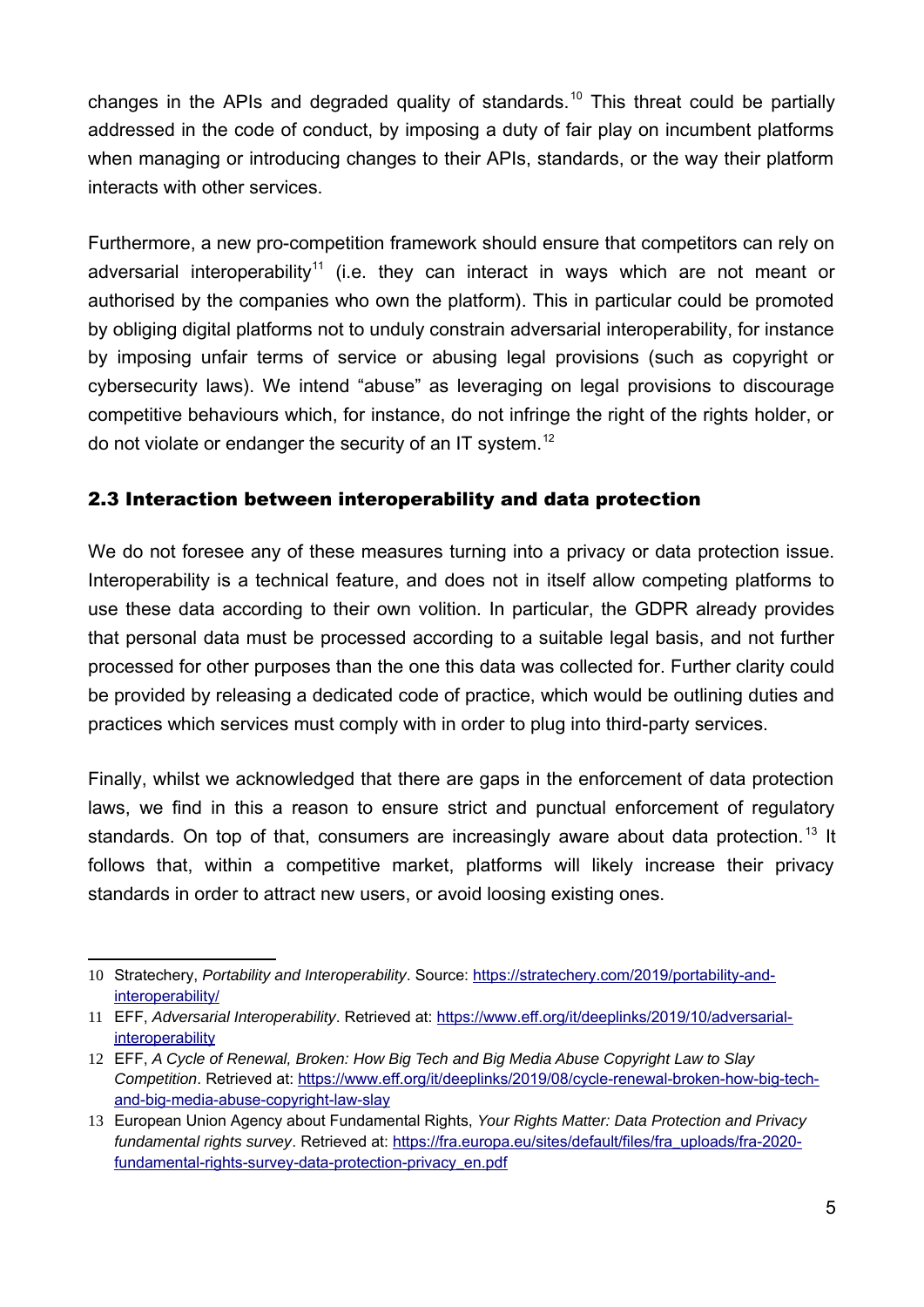#### <span id="page-5-1"></span>2.4 Recommendations

- The CMA should strengthen their reliance on interoperability to further their procompetition approach to digital markets;
- A new pro-competition approach should
	- mandate baseline interoperable interfaces that allow competitors to engage with users and contents of SMS platforms;
	- protect competitors from behaviours which may limit their ability to interoperate in ways which are not approved or intended by the online platforms. This should include both technical changes to the interfaces regulating third-party access to a platform, as well as potential abuses of copyright or cybersecurity legal regimes.
- This new pro-competition approach should be supported by punctual and strict applications of existing regulatory frameworks, such as data protection. The application of data protection principles in the context of interoperable services should be clarified by a code of practice.

#### <span id="page-5-0"></span>3. PROCEDURE AND STRUCTURE OF A NEW PRO-COMPETITION APPROACH

What factors should the Taskforce consider when assessing the detailed design of the procedural framework – both for designating firms and for imposing a code of conduct and any other remedies – including timeframes and frequency of review, evidentiary thresholds, rights of appeal etc.?

Open Rights Group is a digital rights organisations with significant experience in challenging illegal uses of personal data within the online advertising industry. As such, we were in the position to observe some issues about the way Regulatory Authorities cooperate in the course of investigations and enforcement of the GDPR.<sup>[14](#page-5-2)</sup> This also includes a number of procedural deficiencies which have slown the enforcement of data protection laws across Europe.

<span id="page-5-2"></span><sup>14</sup> See Open Rights Group, *Feedback to Data protection - report on the General Data Protection Regulation*. Retrieved at: [https://ec.europa.eu/info/law/better-regulation/have-your-say/initiatives/12322-](https://ec.europa.eu/info/law/better-regulation/have-your-say/initiatives/12322-Report-on-the-application-of-the-General-Data-Protection-Regulation/F514203) [Report-on-the-application-of-the-General-Data-Protection-Regulation/F514203](https://ec.europa.eu/info/law/better-regulation/have-your-say/initiatives/12322-Report-on-the-application-of-the-General-Data-Protection-Regulation/F514203)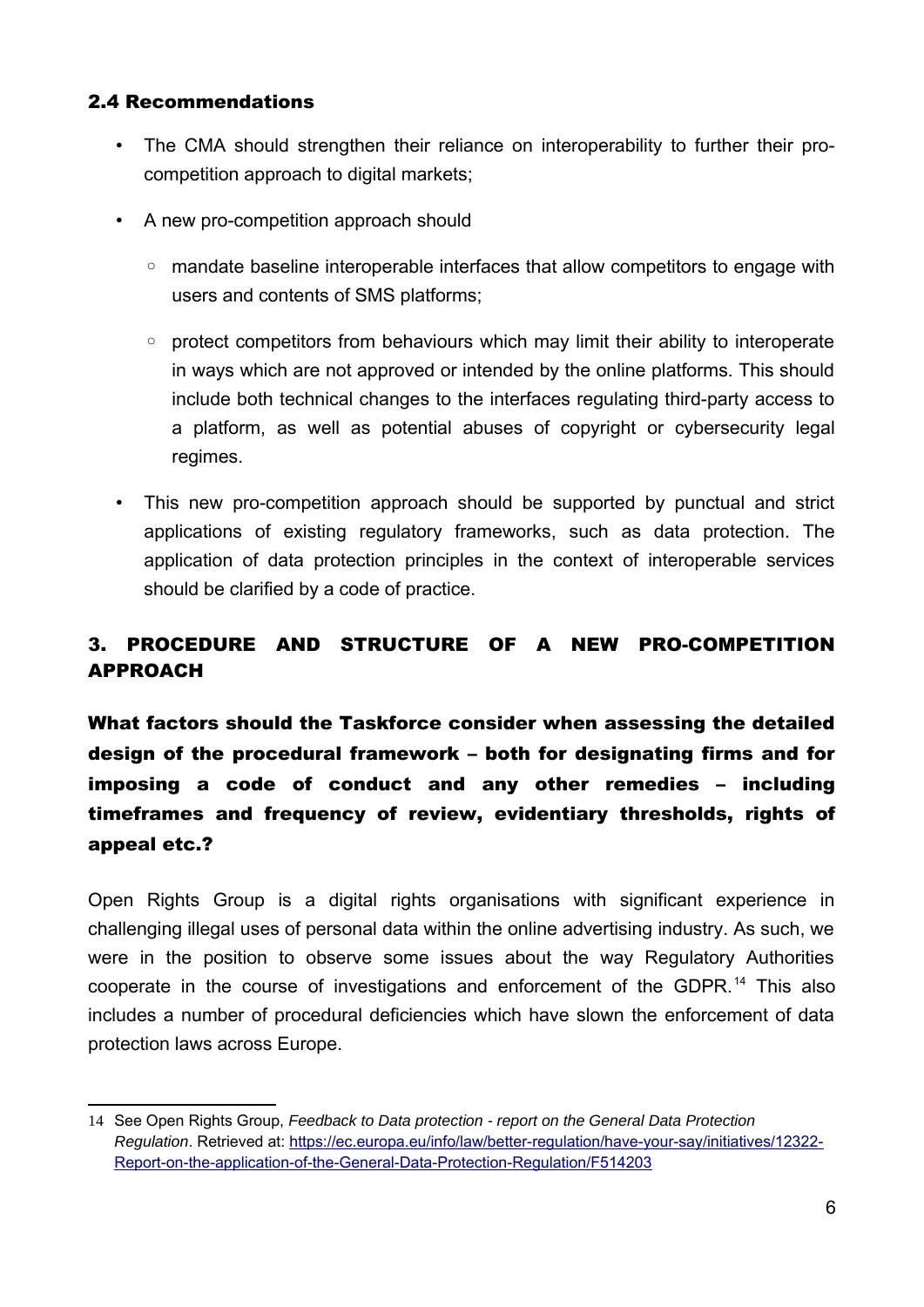We believe that the new pro-competition approach presents similar challenges to those we observed in the GDPR. Both regimes are meant to be implemented in the context of digital markets, against transnational companies which may have significant resources at their disposal, to slow down or challenge enforcement by Regulatory Authorities. Furthermore, both regimes are meant involve the cooperation of different Authorities.

As such, we explain below which procedural aspects Regulatory Authorities need to comply with, in order to ensure that their behaviour does not negatively impact on the timely handling of proceedings. Then, we discuss the safeguards that consumers and complainants should have, to ensure that their complaints can be successfully lodged and resolved.

#### <span id="page-6-0"></span>3.1 Cooperation among regulatory authorities

The GDPR established a cooperation mechanisms, which Supervisory Authorities can use to handle complaints under their shared remit, conduct joint investigations, and agree on the final decision to adopt. All these aspects are likely to be relevant for the new procompetition approach, which would see the CMA, the Information Commissioner's Office and Ofcom supervising and regulating markets where competition, data protection and information aspects are closely intertwined. Having this in mind, our experience and the recent two years review of the application of the GDPR highlighted a number of issues which are worth considering for this matter.

Regulatory Authorities may adopt a passive approach in handling cases. In the cooperation mechanism established by the GDPR, Supervisory Authorities which do not lead the handling of the case were provided with limited means to participate to it.<sup>[15](#page-6-1)</sup> In particular, their involvement is formally required only for the adoption of the final decision, while their involvement in previous stages of the complaint depends on the attitude of both concerned and leading Supervisory Authorities. Furthermore, the Leading Authority does not have a clear deadline to produce a draft decision. In turn, this may leave the other Authorities involved with no option but to wait for the Leading Authority to produce a draft decision, as they are not otherwise allowed to intervene.

<span id="page-6-1"></span><sup>15</sup> "So far only the first leg of the consistency mechanism has been used, namely the adoption of Board opinions." From: Commission Staff Working Document, *Data protection as a pillar of citizens' empowerment and the EU's approach to the digital transition -two years of application of the General Data Protection Regulation,* p. 8 Retrieved at: [https://eur-lex.europa.eu/legal-content/EN/TXT/PDF/?](https://eur-lex.europa.eu/legal-content/EN/TXT/PDF/?uri=CELEX:52020SC0115&from=EN) [uri=CELEX:52020SC0115&from=EN](https://eur-lex.europa.eu/legal-content/EN/TXT/PDF/?uri=CELEX:52020SC0115&from=EN)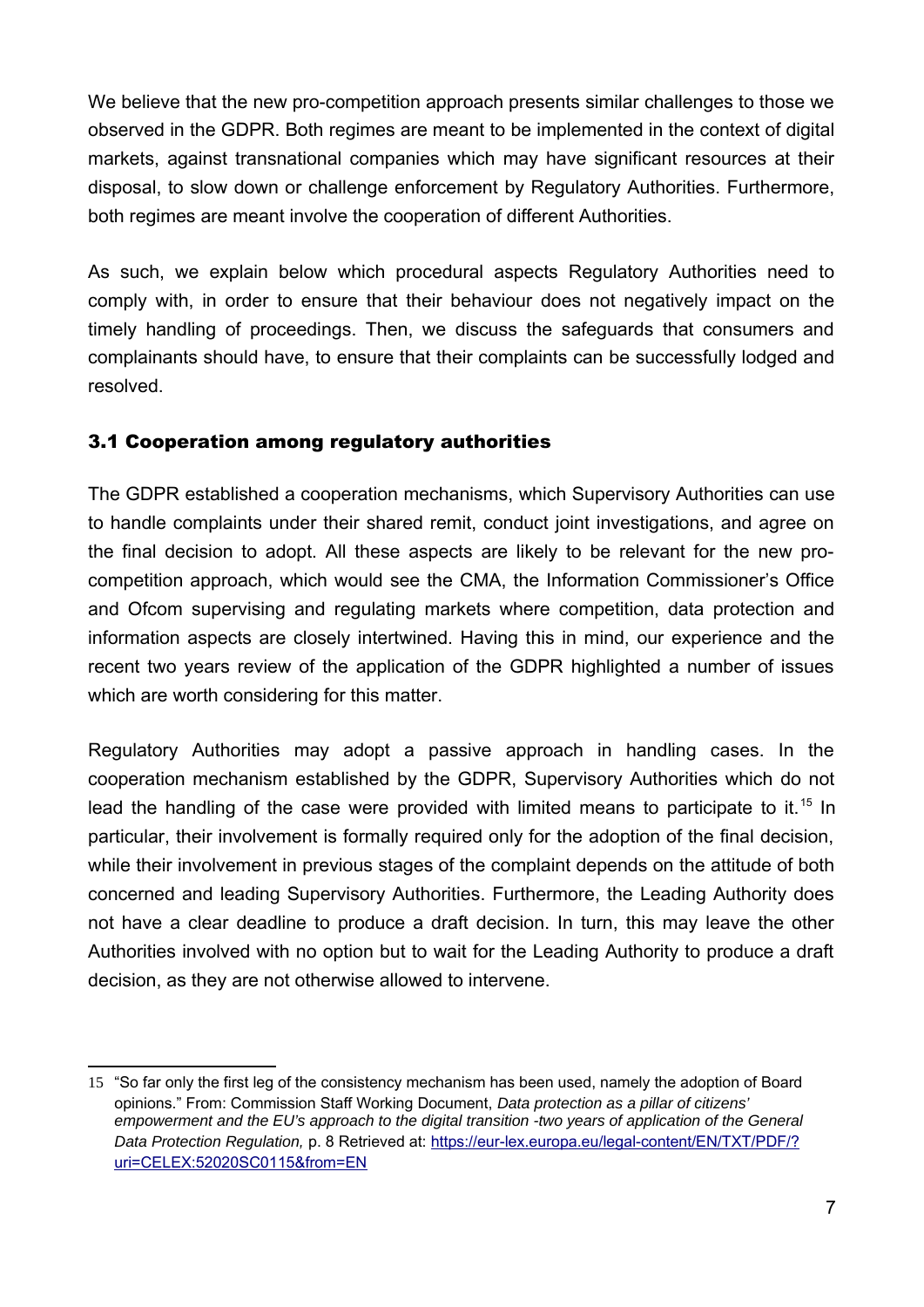Also, Authorities may find it difficult to efficiently track and exchange information needed to effectively cooperate.<sup>[16](#page-7-1)</sup> These inefficiencies may be aggravated by different internal culture or approaches, slowing down communication and reducing incentive to cooperate.

Finally, Authorities may be hesitant to take action against well-resourced technology companies, which have significant resources at their disposal to raise legal challenges and obstruct their enforcement action. On the other hand, Supervisory Authorities have been found to be understaffed and without the financial means that are needed to face their new duties under the new regulatory framework, or assert their decisions in Courts. In particular, due consideration should be given to provide Authorities with technical personnel, to allow them to effectively investigate digital markets.<sup>[17](#page-7-2)</sup>

#### <span id="page-7-0"></span>3.2 Recommendations

- The Regulatory Authorities involved in the new pro-competition approach should have clear rules which outline their role, duties and responsibilities for the handling of cases and complaints. This should not be limited to the adoption of the final decision, but encompass all stages of the proceeding. An Authority should also have the means to compel another Authority to provide the inputs and take ownership when needed.
- Regulatory Authorities should be provided with an effective tool to ease the effective exchange of information during the course of their activities. This tool should be supported by clear engagement rules.
- Regulatory Authorities should be given appropriate resources to face the new role and responsibilities they would undertake due to the new pro-competition regime. Particular attention should be given to the need to assert their decisions against potential appeals. Also, Authorities will need to recruit new personnel, and increase their capacity to investigate complex digital systems.

<span id="page-7-1"></span><sup>16</sup> "The main issues to be tackled in this context include differences in:[…] the approach to when to start the cooperation procedure, involve the concerned data protection authorities and communicate information to them." From: Commission Staff Working Document, *Data protection as a pillar of citizens' empowerment and the EU's approach to the digital transition -two years of application of the General Data Protection Regulation*, p. 9

<span id="page-7-2"></span><sup>17</sup> See *Brave's 2020 report on the enforcement capacity of data protection authorities*. Retrieved at: [https://](https://brave.com/wp-content/uploads/2020/04/Brave-2020-DPA-Report.pdf) [brave.com/wp-content/uploads/2020/04/Brave-2020-DPA-Report.pdf](https://brave.com/wp-content/uploads/2020/04/Brave-2020-DPA-Report.pdf)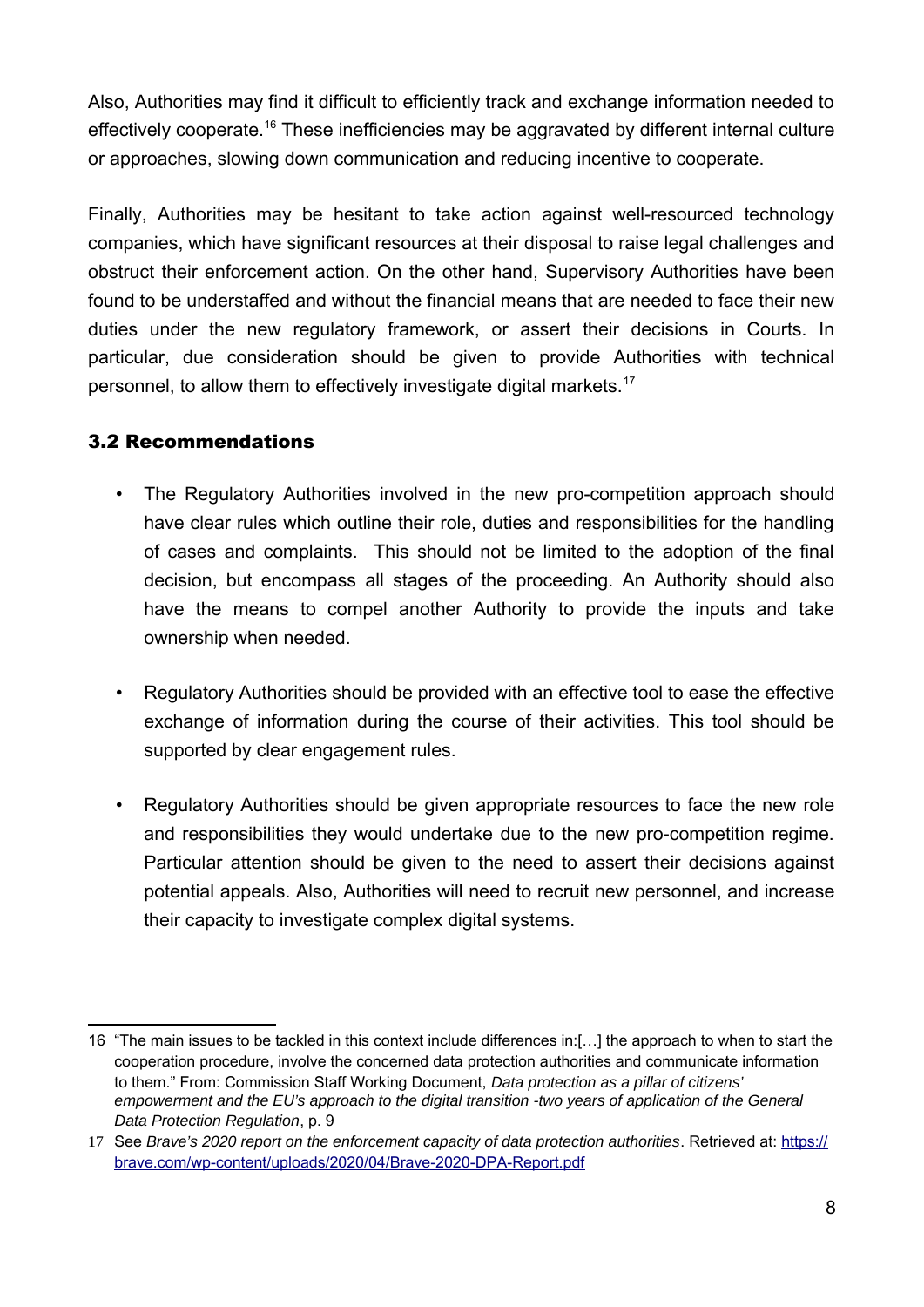#### <span id="page-8-0"></span>3.3 Procedural safeguards for complainants

The GDPR gives to individuals the means to lodge a complaint to the competent Supervisory Authorities, and trigger their intervention. This is an important second line of defence, which prompts Regulatory Authorities to take actions against infringements that they may be reluctant or otherwise uninterested to investigate on their own. As such, we expect the new pro-competition approach to entail the right of the affected parties to lodge a complaint against firms with Strategic Market Status.

However, the GDPR only provides a generic duty for the Supervisory Authority to communicate and keep the complainant updated about the progress of their complaint. This sometimes resulted in poor standards of communication with complainants about the progress of their case, shortcomings which are sometimes exacerbated by inefficiencies in the way different Regulatory Authorities exchange information among themselves.<sup>[18](#page-8-1)</sup> Furthermore, proceedings do not have a statutory time limit, a gap which in fact has prevented the effective enforcement of the law.<sup>[19](#page-8-2)</sup> The issues outlined in the previous section about institutional cooperation can exacerbate such deficiencies. Regulatory bodies may be under-resourced to effectively deal with the cases which are lodged. In turn, this may make more convenient for the Authorities to buy time and frustrate the process.

Finally, the GDPR also provides for representative action mechanism, which allows organisations to represent collective interests without the mandate of the single individuals concerned. Unfortunately, Member States were also given discretion upon the implementation of this rule, which in turn saw many national legislators not implementing it. Representative actions which are independent from the mandate of a given individual are a precious tool in ensuring that the interests of the weaker party, such as consumers or disadvantaged groups, can be effectively protected. Individuals may not have the knowledge or the means to understand how their rights or interest are being violated by anti-competitive or otherwise abusive commercial practices. Furthermore, barriers to representative actions make it more difficult to hold monopolies or other powerful

<span id="page-8-1"></span><sup>18</sup> See Commission Staff Working Document, *Data protection as a pillar of citizens' empowerment and the EU's approach to the digital transition -two years of application of the General Data Protection Regulation*, p. 9

See also: Multistakeholder Expert Group to support the application of Regulation (EU) 2016/679, *13 June 2019 Report*, p. 14. Retrieved at: [https://ec.europa.eu/transparency/regexpert/index.cfm?](https://ec.europa.eu/transparency/regexpert/index.cfm?do=groupDetail.groupMeetingDoc&docid=31527) [do=groupDetail.groupMeetingDoc&docid=31527](https://ec.europa.eu/transparency/regexpert/index.cfm?do=groupDetail.groupMeetingDoc&docid=31527)

<span id="page-8-2"></span><sup>19</sup> For instance, see NOYB, *Judicial Review against DPC over low procedure granted*. Source: <https://noyb.eu/en/judicial-review-against-dpc-over-slow-procedure-granted>